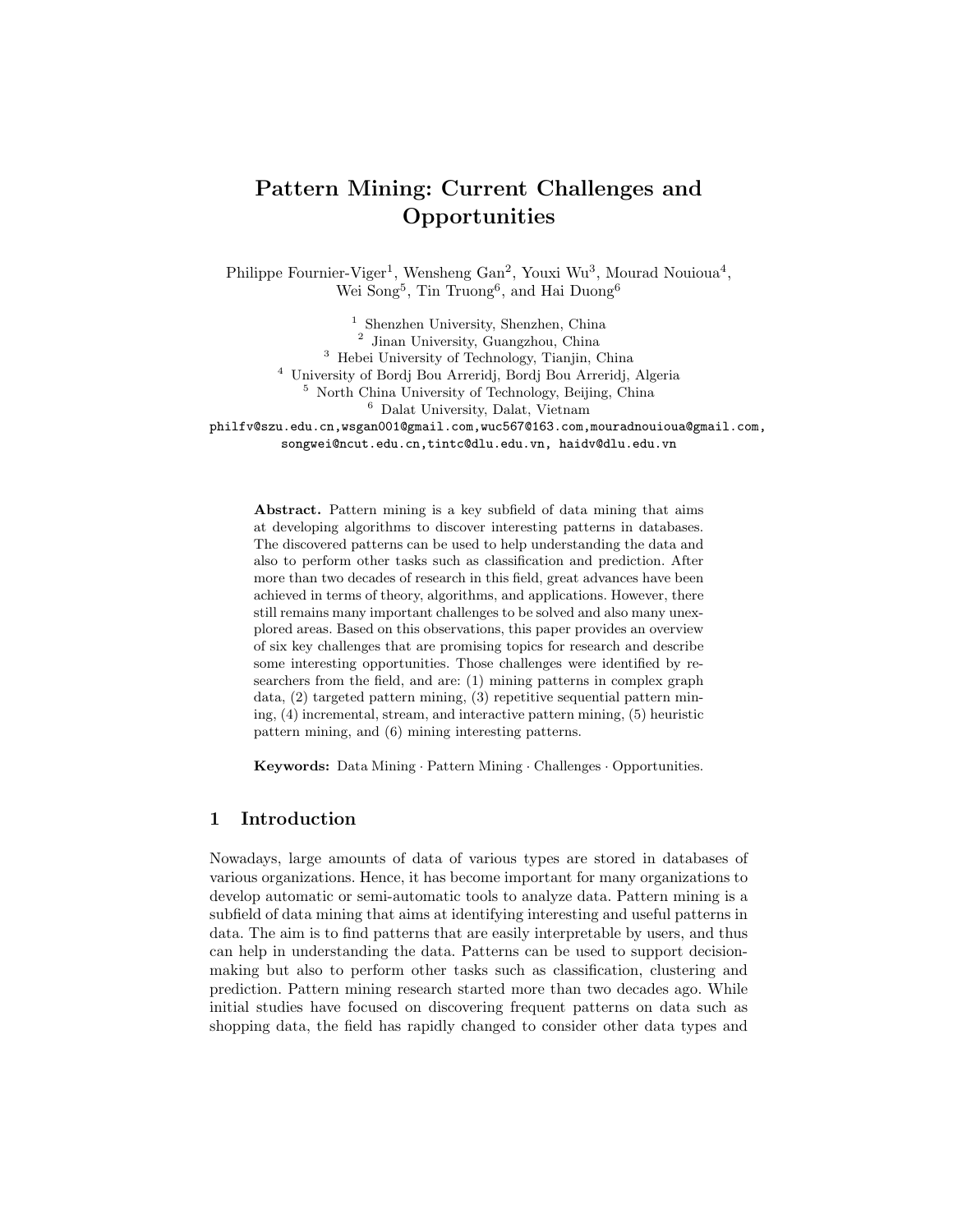pattern types. Also, major improvements have been made to algorithms and data structures to improve efficiency, scalability, and provide more features.

This paper provides an overview of key challenges and opportunities in pattern mining, that deserve more attention. To write this paper, seven researchers from the field of pattern mining were invited to write about a key challenge of their choice. Six challenges have been identified:

- 1. C1: Mining patterns in complex graph data (by P. Fournier-Viger)
- 2. C2: Targeted pattern mining (by W. Gan)
- 3. C3: Repetitive sequential pattern mining  $(by Y. Wu)$
- 4. C4: Interactive pattern mining (by M. Nouioua)
- 5. C5: Heuristic pattern mining (by W. Song)
- 6. C6: Mining interesting patterns (by T. Truong and H. Duong)

The rest of this paper is organized as follows. The Sections 2 to 6 describe the six challenges. Then, Section 7 draws a conclusion.

# 2 C1: Mining Patterns in Complex Graph Data

The first studies on frequent pattern mining have focused on analyzing transaction databases, which are tables of records described using binary attributes. Although this data representation has many applications, it remains very simple and thus it is unsuitable for many applications where complex data must be analyzed. Hence, a current trend in pattern mining is to develop algorithms to analyze complex data such as temporal data, spatial data, time series and graphs. Graph data has attracted the attention of many researchers in recent years [13, 18] as it can encode various types of information such as social links in friendship-based social networks, chemical molecules, roads between cities, flights between airports, and co-authorship of papers in academia.

Initial studies on graph pattern mining have focused on frequent subgraph mining, which aims at finding connected subgraphs that are common to many graphs of a graph database, or that appear frequently in a single graph [18]. In the original problem, the input graphs have a rather simple form. They are static, have vertices and edges which can each have at most one label, the graphs must be connected, self-loops are forbidden (an edge from a vertex to itself), and there can be at most a single edge between two vertices. This simple representation restricts the applications of frequent subgraph mining. To broaden the applications of pattern mining in graphs, the following challenges must be solved.

Handling more complex types of graphs. A key challenge is to consider richer types of graphs such as those shown in Fig. 1 [13]. Those are directed graphs (where edges may have directions), weighted graphs (where numbers are assigned to edges to indicate the strength of relationships), attributed graphs (where each node can be described using many categorical or nominal attributes), multi-labeled graphs (where edges and vertices may have multiple labels), and multi-relational graphs (graphs where multiple edges of different types may connect nodes) [13]. For some domains such as social network analysis, handling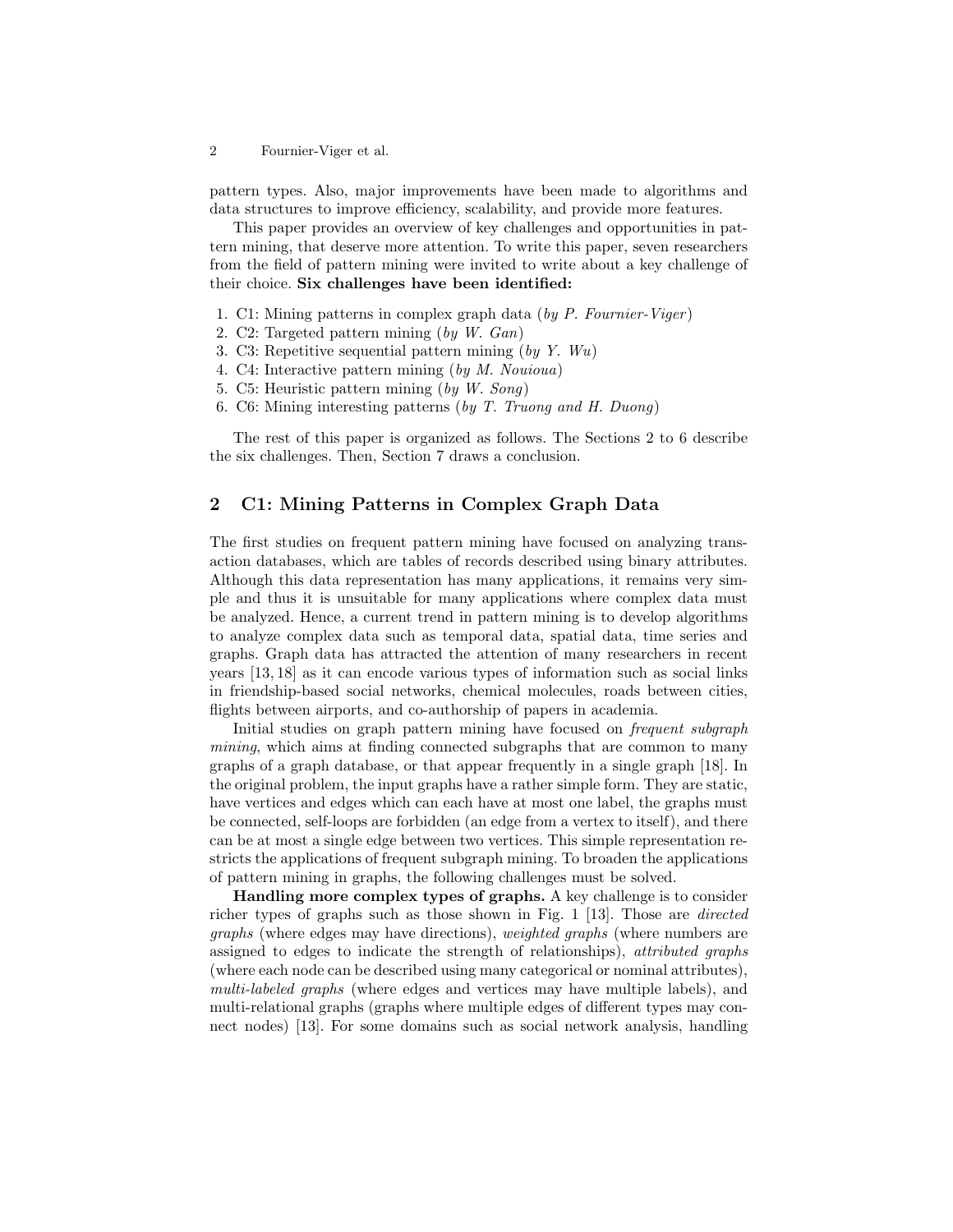rich graph data is crucial. For example, a user profile (vertex) on a social network may be described using many attributes and persons have various types of relationships (edges).



Fig. 1. Different types of graphs

Handling dynamic graphs. Another key challenge is to mine patterns in graphs that change over time. There are three main types of changes: topological changes (edges may be added or removed), label evolution (node labels may change over time), and a mix of both two cases [13]. Many algorithms for analyzing dynamic graphs adopt a snapshot model where graphs are observed at different timestamps. Other models of time should also be studied such as events having a duration (each event has a start and end time and may overlap with other events). A related research direction is to design algorithms to update patterns incrementally when new data arrives, or to process evolving graphs in real-time as a stream. It is also possible to search for different types of temporal patterns in a dynamic graph such as sequences of changes, periodic patterns (a pattern that is repeating itself over time) and trending patterns (a pattern that has an increasing trend over time) and attribute rules [12].

Discovering specialized types of graphs. Another important challenge in graph pattern mining is to design algorithms that are specialized for mining specific patterns rather than more general patterns. For example, algorithms have been designed to mine sub-trees [29] or paths instead of more complex graphs. The benefit of solving some more specialized graph pattern mining problem is that more efficient algorithm can be developed due to specialized optimizations.

Discovering novel pattern types. Many recent studies have focused on finding new pattern types or to use new criteria to select patterns. For instance, a trend is to design algorithms to find statistically significant patterns based on statistical tests, or to use correlation measures to filter out spurious patterns.

Handling multi-modal data. Another interesting research direction in graph pattern mining is to combine graph data with other data types to perform a joint analysis of this data. Multi-modal data refers to data of different modes such as graph data, combined with video data and audio data.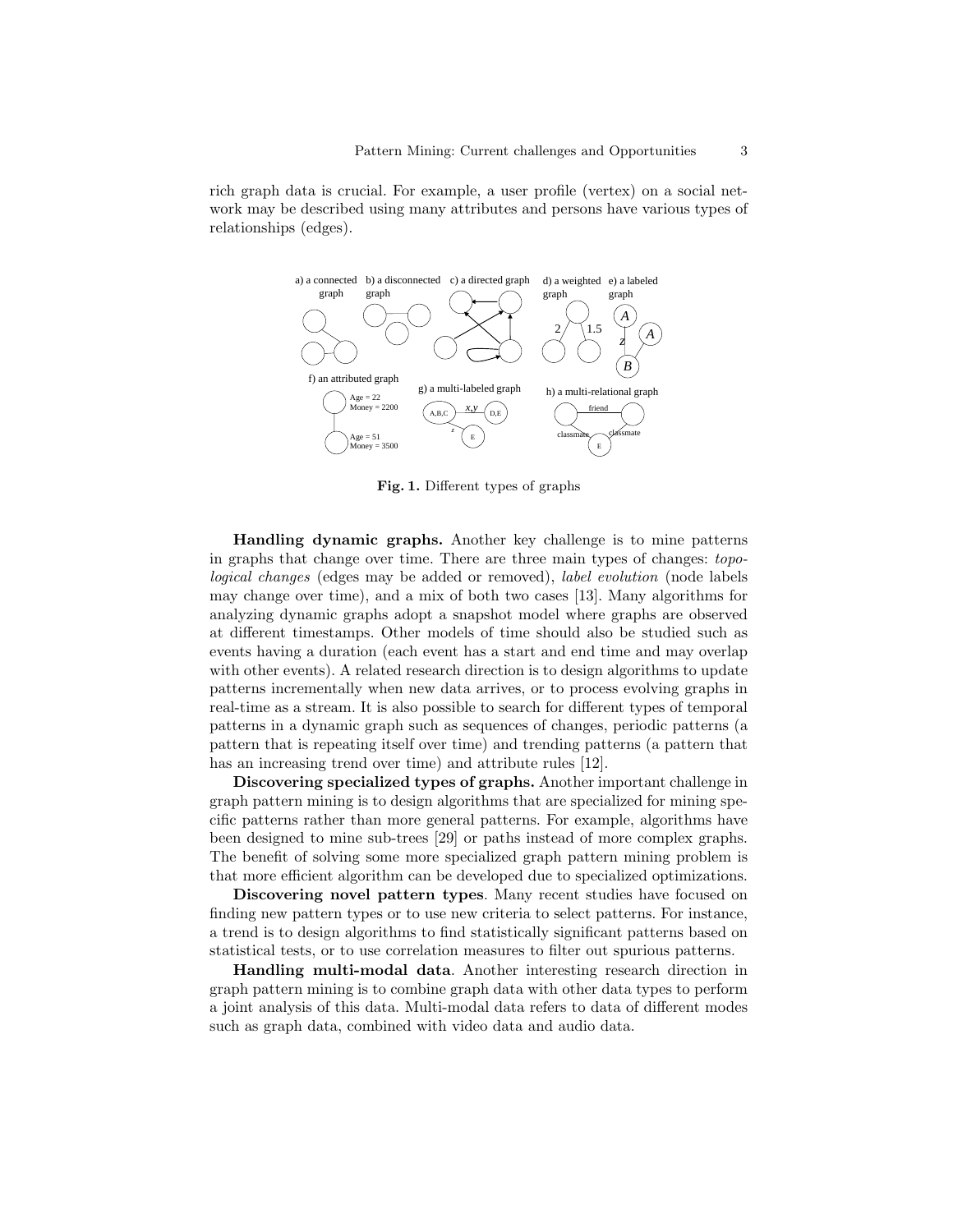Developing solutions to applied graph pattern mining problems. Another important research topic in graph mining is to design specialized solutions to address the needs of some given applications. For instance, it was shown to be advantageous to develop custom algorithms to analyze alarm data from a computer network rather than using generic graph mining algorithms [12]. By designing a tailored solution, better performance may be obtained and more interesting patterns (e.g. by using custom measures to select patterns).

# 3 C2: Targeted Pattern Mining

The current pattern mining literature provides various methods to find all interesting patterns using several parameters. In other words, most of the pattern mining algorithms aims at discovering the complete set of patterns (i.e., itemsets, rules, sequences, graphs, etc.) that satisfy predefined thresholds. However, in general, a huge number of discovered patterns may not be interesting, which are usually based on variations special interest. To filter out redundant information and obtain concise results, targeted pattern mining (TPM, or called targeted pattern search) provides a different solution to the classic pattern mining problem. To be specific, instead of discovering a large number of patterns that may not be the target ones, users in TPM could input a single or several targets at a time and then discover/query the desired patterns containing the input target [26, 44]. Therefore, the interactive TPM method can return the concise queries with the user-defined targets.

In summary, the goal of TPM is to discover a particular subset or group that contain one or several special patterns. TPM is often more interesting and reliable for finite samples resulting in potential finite subset. Different from traditional pattern mining algorithms, TPM is computationally much more difficult to compute the subset from the potential search space. How to estimate special subset but not the all patterns satisfy the given parameters is quite challenging.

Several definitions about targeted pattern have been provided before, including targeted frequent itemset mining [20], targeted sequence mining [5], targeted high-utility itemset mining [26], and targeted high-utility sequence mining [44]. Up to now, several frequency-based or utility-driven TPM models have been developed, as briefly reviewed below.

Targeted FIM and ARM algorithms. Kubat et al. [20] studied specialized queries of frequent itemsets in a transaction database. All the rules (i.e., targeted queries) can be extracted from the designed Itemset-Tree. Here the user-specified itemset is antecedent in rules. An improved Itemset-Tree [14] was designed for quickly querying frequent itemsets during the operation process. Both algorithms adopt the minimum confidence and support measurement, and the improved Itemset-Tree can be updated incrementally with new transactions. For multitude-targeted mining, the guided FP-growth [30] was designed to determine the frequency of each given itemset based on target Itemset-Tree. After that, a constraint-based ARM query model [1] was also introduced for exploratory analysis of diverse clinical databases.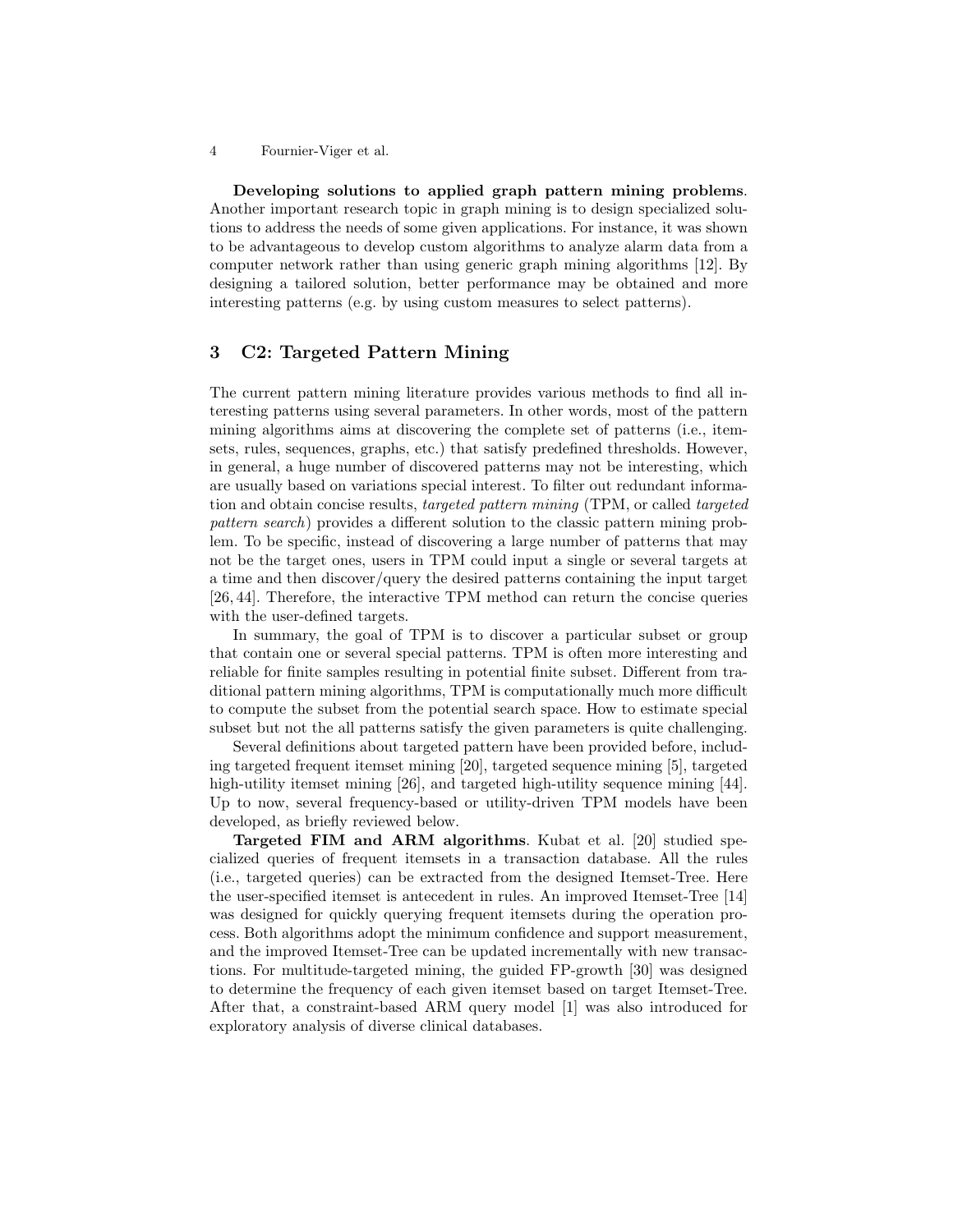Targeted SPM algorithms. The sequential ordering of items is commonly seen in real-life applications. To handle the sequence data that is more complex than transaction data, Chueh et al. [8] reversed the original sequences to discover targeted sequential patterns with time intervals. Based on the definition of targeted SPM, Chand et al. [5] proposed a novel SPM algorithm to discover patterns with checking whether they satisfied the recency and monetary constraint and also were target-oriented. However, the target pattern in this approach is defined in the end of each sequence. A goal-oriented algorithm [7] can extract the transaction activities before losing the customer. By utilizing TPM, this algorithm can handle the problem of determining whether a customer is leaving and toward a specific goal.

Utility-driven TPM algorithms. Previous TPM algorithms mainly adopt the measurement of frequency and confidence, but them do not involve the concept of utility [15], which is helpful for discovering more informative patterns and knowledge. Recently, Miao et al. [26] are the first to introduce a targeted high-utility itemset querying model (abbreviated as TargetUM). TargetUM introduced several key definitions and formulated the problem of mining the desired set of high-utility itemsets containing given target items. A utility-based trie tree was designed to index and query target itemsets on-the-fly. Consider the sequence data, Zhang et al. [44] introduced targeted high-utility sequence querying problem and proposed the TUSQ algorithm. Targeted utility-chain and two novel upper bounds on utility measurement (namely suffix remain utility and terminated descendants utility) are proposed in the TUSQ model.

Several open problems of targeted pattern mining/search and interesting directions (including but not limited to) in the future are highlighted in detail below. It is important to note that these open problems are also widespread in other pattern mining tasks.

- What type of data to be mined. As we know, there are many types of data in real world, such as transaction data, sequence, streaming data, spatiotemporal data, complex event, time-series, text and web, multi-media, graphs, social network, and uncertain data. How to design effective TPM algorithms to deal with these data is very urgent and more challenging.
- What kind of pattern or knowledge to be mined. For example, there are two categories, descriptive vs. predictive data mining, which is based on different kind of knowledge. As reviewed before, itemset, sequence, rule, graph, and event are the different kinds of patterns that are extracted from various types of data. However, few TPM algorithms can discover these kinds of patterns.
- More effective data structure. According to the current studies, the indexing and searching in TPM are more challenging than that of traditional pattern mining. In particular, when dealing with big data, we need more effective data structures to store rich information from data.
- More powerful strategies. Due to the difficulty, the search space of TPM has an explosion. Thus, how to reduce the search space using powerful prun-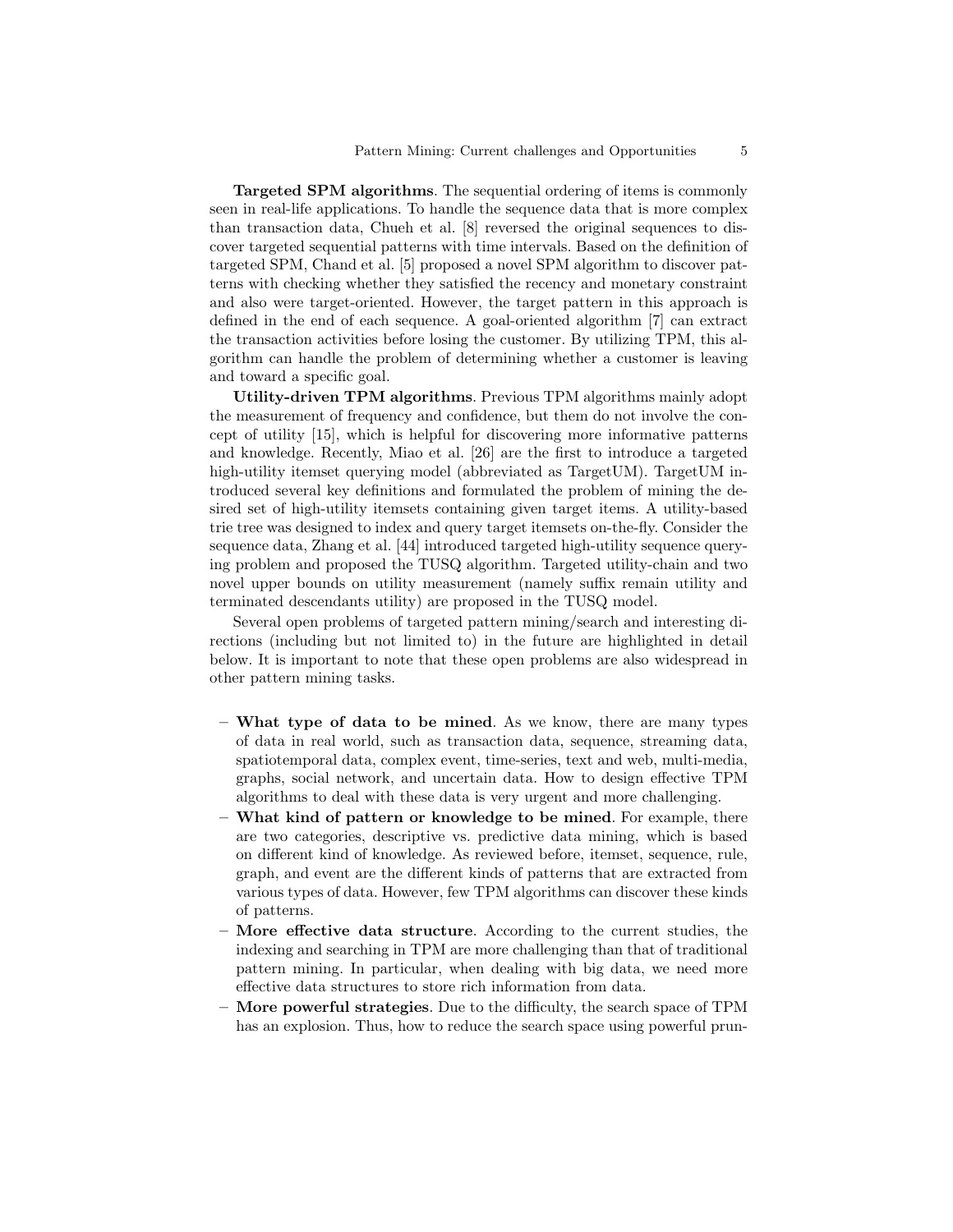ing strategies (w.r.t. upper bounds) plays a key role in improving the performance of the TPM algorithm.

- Different applications. In general, there are many applications of data mining methods, including discrimination, association analysis, classification, clustering, trend/deviation, outlier detection, etc. It is clear that different application requires a special solution of TPM.
- Visualization. It is interesting that the data and mining results will be displayed automatically in search process. In the future, there are many opportunities to increase the interpretability of the results, the ease of use of the model, and the interactivity of the mining process.

To summary, targeted pattern mining/search is difficult and quite different from previous mining methods. In the future, there are many opportunities and interesting work in this research field.

# 4 C3: Repetitive sequential pattern mining

Sequential pattern mining (SPM) has been used in keyphrase extraction [42] and feature selection [41]. The goal of SPM is to discover interesting subsequences (also called patterns). The most common problem is to mine frequent patterns whose supports are no less than a user-defined parameter called *minsup*. The definitions are as follows.

Definition 1. (sequence and sequence database) Suppose we have a set of items  $\sigma$ . A sequence S is an ordered list of itemsets  $S = \{s_1, s_2, \dots, s_n\}$ , where  $s_i$  is an itemset, which is a subset of  $\sigma$ . A sequence database is composed of k sequences, i.e.  $SDB = \{S_1, S_2, \dots, S_k\}.$ 

*Example 1.* For a sale dataset, suppose there are five products:  $a, b, c, d$ , and  $e$ , i.e.  $\sigma = \{a, b, c, d, e\}$ . Suppose customer 1 first purchased items a, b, and c, then bought  $a, b$ , and  $e$ , then purchased  $c$ , then bought  $(a, b, d)$ , and  $e$ , then purchased a and c, and finally bought  $(a, c)$  and e. The shopping sequence of customer 1 is  $S_1 = \{s_1, s_2, s_3, s_4, s_5, s_6\} = \{(a, b, c), (a, b, e), (c), (a, b, d, e), (a, c), (a, c, e)\}.$ Similarly, we assume that for customer 2,  $S_2 = \{s_1, s_2\} = \{(a, b, d), (c)\}.$  Thus, the sequence database is  $SDB = \{S_1, S_2\}.$ 

This kind of sequence format is quite general since the sequence is an ordered list of itemsets, which means that each itemset contains one or more items. Thus, such sequence is called a sequence with itemsets. But for many applications, the data is represented as an ordered list of items called a sequence with items, which means that each itemset contains only one item, e.g. DNA sequences, protein sequences, virus sequences, and time series. For example, "attaaagg" is a segment of the SARS-CoV-2 virus.

**Definition 2.** (pattern and occurrence) A pattern  $P = p_1, p_2, \dots, p_m$  is also a sequence. A pattern P is a subsequence of a sequence  $S = \{s_1, s_2, \dots,$  $\{s_n\}$  if and only if  $p_1 \subseteq s_{i_1}, p_2 \subseteq s_{i_2}, \dots, p_m \subseteq s_{i_m}$ , and  $1 \leq i_1 < i_2 < \dots < i_m$  $i_m \leq n$ .  $I = \langle i_1, i_2, \dots, i_m \rangle$  is an occurrence of pattern P in sequence S.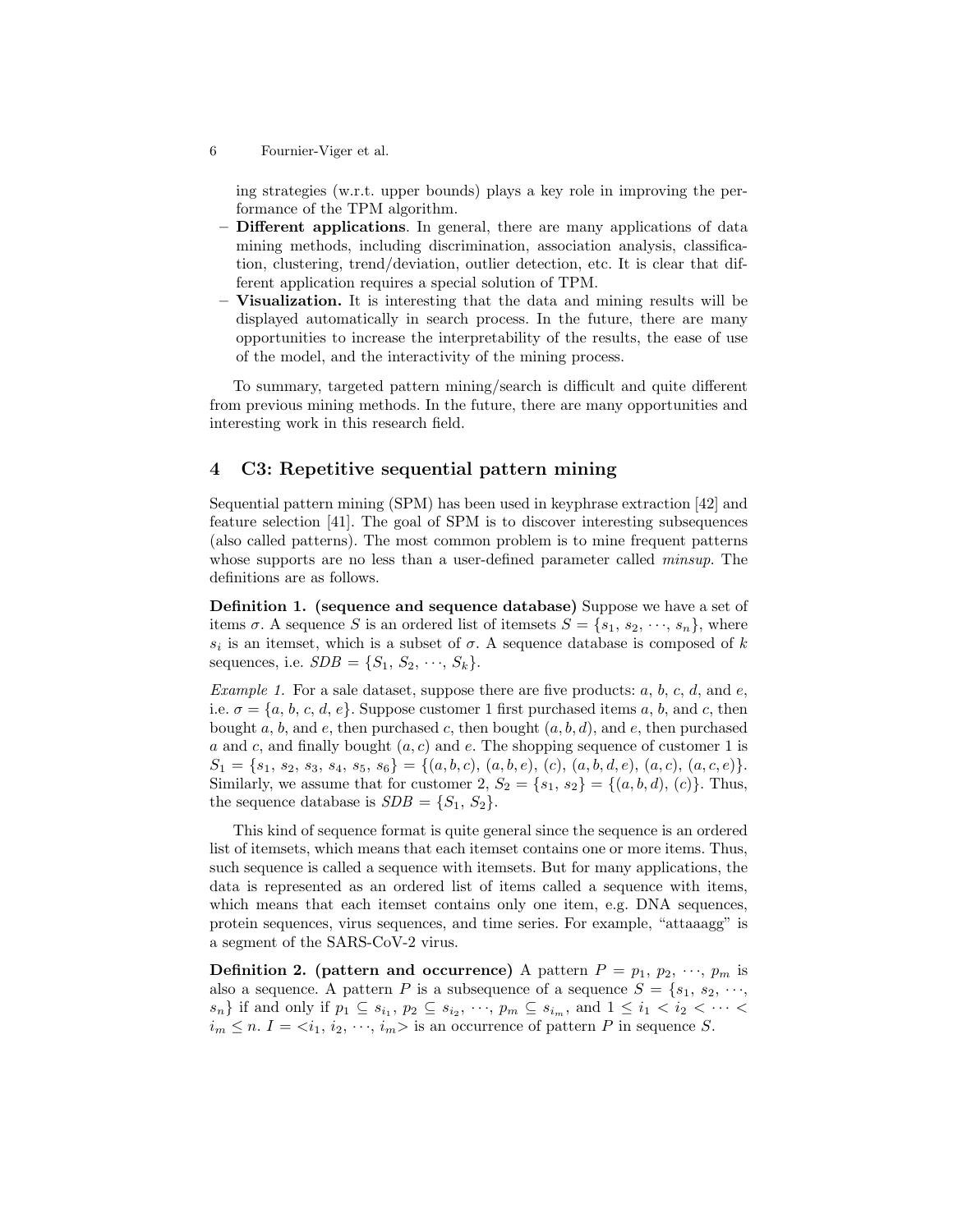*Example 2.* Pattern  $P = \{(a, b), (c)\}\$  occurs in sequences  $S_1$  and  $S_2$ . For example,  $\langle 1,3 \rangle$  is an occurrence of pattern P in sequence  $S_1$ , since  $p_1 = (a, b) \subseteq s_1$  $=(a, b, c)$  and  $p_2 = (c) \subseteq s_3 = (c)$ .

Definition 3. (support and frequent pattern) The support is the number of occurrences of a pattern P in a sequence database SDB, represented as  $sup(P, SDB)$ . If the support is no less than the predefined threshold *minsup*, then the pattern is called a frequent pattern.

Classical SPM cares if a pattern occurs in a sequence or not, but it ignores a pattern's repetitions in a sequence. For example,  $P$  occurs in both  $S_1$  and  $S_2$ . Thus, the support of  $P$  in  $SDB$  is 2. However, pattern  $P$  occurs many times in sequence  $S_1$ . If we neglect the repetition, many important interesting patterns will be lost. However, researchers mainly focused on mining the repetitive patterns in a sequence database with items, rather than in a sequence database with itemsets. Various methods have been investigated to mine various kinds of patterns such as patterns without gap [6], patterns with self-adaptive gap [41], and patterns with gap constraint [21, 27, 28, 40]. An illustrative example is given.

Example 3. Suppose we have a sequence  $S = s_1s_2s_3s_4s_5s_6s_7s_8 = aabababa$ .

(1) Pattern without gap: Pattern without gap is also called consecutive subsequences [6], i.e. for occurrence  $I = \langle i_1, i_2, \dots, i_m \rangle$ , it requires that  $i_2 =$  $i_1+1$ ,  $i_3=i_2+1, \dots, i_m=i_{m-1}+1$ . For example, there are two occurrences of pattern  $P = p_1p_2p_3$  = aba in sequence  $S: \langle 2,3,4 \rangle$  and  $\langle 6,7,8 \rangle$ . The advantage of this method is that it is easy to calculate the support. However, the restriction is too strict, which will lead to the loss of a lot of important information.

(2) Pattern with self-adaptive gap [41]: It means that there is no constraint on the occurrence. For example,  $\langle 1,7,8 \rangle$  is an occurrence of  $P = aba$  in S. The advantage of this method is that users do not need any prior knowledge and it is easy to find the characteristics of the sequence database. However, there are too many occurrences, which will lead to difficulties in analyzing the results.

(3) Pattern with gap constraint: In this case, users should predefine a gap = [M, N], and for each occurrence, it needs to satisfy that  $M \leq i_k - i_{k-1} - 1$  $\leq N$  (1 < k  $\leq$  m), where M and N are the minimum and maximum wildcards. This method can prune some meaningless occurrences. For example, if gap =  $[0,2]$ ,  $\langle 1,3,4 \rangle$  is an occurrence of pattern  $P = aba$  in sequence S, since  $p_1 = s_1$  $= a, p_2 = s_3 = b, p_3 = s_4 = a$ , and both 1,3 and 3,4 satisfy the gap constraint  $[0,2]$ , while  $\langle 1,5,6 \rangle$  is not an occurrence, since  $5 - 1 - 1 = 3 > 2$ . This approach not only is more challenging, but also has many types. As far as we know there are four types: no condition [27], the one-off condition [21], the nonoverlapping condition [40], and the disjoint condition [28].

• No condition means that each item can be reused [27]. Therefore, all ten occurrences of  $P = aba$  with gap [0,2] in sequence S are acceptable under no condition: <1,3,4>, <1,3,6>, <2,3,4>, <2,3,6>, <2,5,6>, <2,5,8>, <4,5,6>,  $\langle 4,5,8 \rangle, \langle 4,7,8 \rangle, \text{ and } \langle 6,7,8 \rangle.$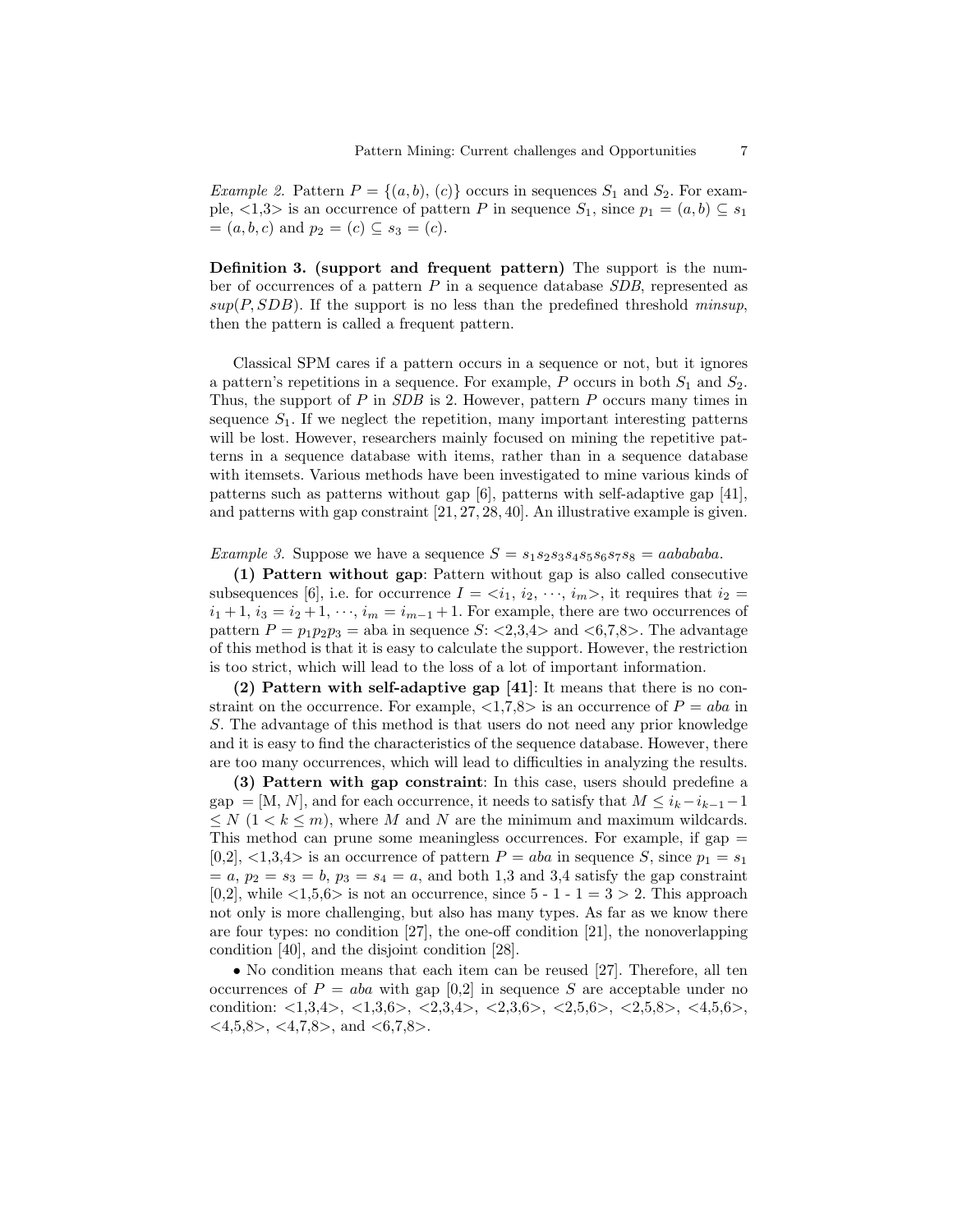• The one-off condition means that each item can be used at most once [21]. Therefore,  $\langle 1,3,4 \rangle$  and  $\langle 2,5,6 \rangle$  are two occurrences of P in S which satisfy the one-off condition, while  $\langle 1,3,4 \rangle$  and  $\langle 4,5,6 \rangle$  do not.

• The nonoverlapping condition means that each item cannot be reused by the same  $p_j$ , but can be reused by different  $p_j$  [40]. <1,3,4> and <4,5,6> satisfy the nonoverlapping condition, since in  $\langle 1,3,4 \rangle$ ,  $p_3$  matches s4 and in  $\langle 4,5,6 \rangle$  $p_1$  matches  $s_4$ . However,  $\langle 1,3,6 \rangle$  and  $\langle 2,3,4 \rangle$  do not satisfy the nonoverlapping condition, since in both occurrences,  $p_2$  matches  $s_3$ . Hence, there are three occurrences of P in S under the nonoverlapping condition:  $\langle 1,3,4 \rangle$ ,  $\langle 4,5,6 \rangle$ , and  $<6,7,8>$ .

• The disjoint condition means that the maximum position of an occurrence should be less than the minimum position of the next occurrence [28]. For example, there are two occurrences of P in  $S: \langle 1,3,4 \rangle$  and  $\langle 6,7,8 \rangle$ .

Although the four conditions are very similar, their characteristics are different. The advantages of no condition are that the support can be calculated in polynomial time and it is a complete mining approach. However, this mining approach does not satisfy the Apriori property and has to apply the Apriori-like strategy to generate candidate patterns. For the one-off condition, although it satisfies the Apriori property, it cannot exactly calculate its support, since it is an NP-Hard problem. Therefore, the mining approach is an approximate mining approach. Although both the nonoverlapping condition and the disjoint condition satisfy the Apriori property, and the support can be calculated in polynomial time [39], the disjoint condition is easier to calculate than the nonoverlapping condition and may lose some feasible occurrences.

If we apply the four conditions in a sequence database with itemsets, it is a more challenging task, since the support calculation and candidate generation are significantly different from those for a sequence database with items. For the support calculation, in a sequence with items, we require that  $p_j = s_{i_j}$ , while in a sequence with itemsets, we require that  $p_j \subseteq s_{i_j}$ . For candidate generation, in a sequence database with items, we only apply S-Concatenation to generate candidates, while in a sequence database with itemsets, we adopt S-Concatenation and I-Concatenation to generate candidates.

Hence, the following tasks should be further investigated in sequence databases with itemsets. 1). What are the computational complexities of calculating the supports under different conditions? 2). Given a database with itemsets, how to design effective mining algorithms for these conditions? 3). If the dataset is dynamic or a stream database, how to design effective mining algorithms? 4). A variety of SPM methods were proposed to meet different requirements, such as closed SPM, maximal SPM, top-k SPM, compressing SPM, co-occurrence SPM, rare SPM, negative SPM, tri-partition SPM, and high utility SPM. However, most of them neglect the repetitions and consider sequence databases with itemsets. If the repetitions cannot be neglected, how to design effective mining algorithms? 5). For a specific problem, there are many approaches to solve it. However, what is the best approach? For example, for a sequence classification problem, there are many methods to extract the features, such as frequent pat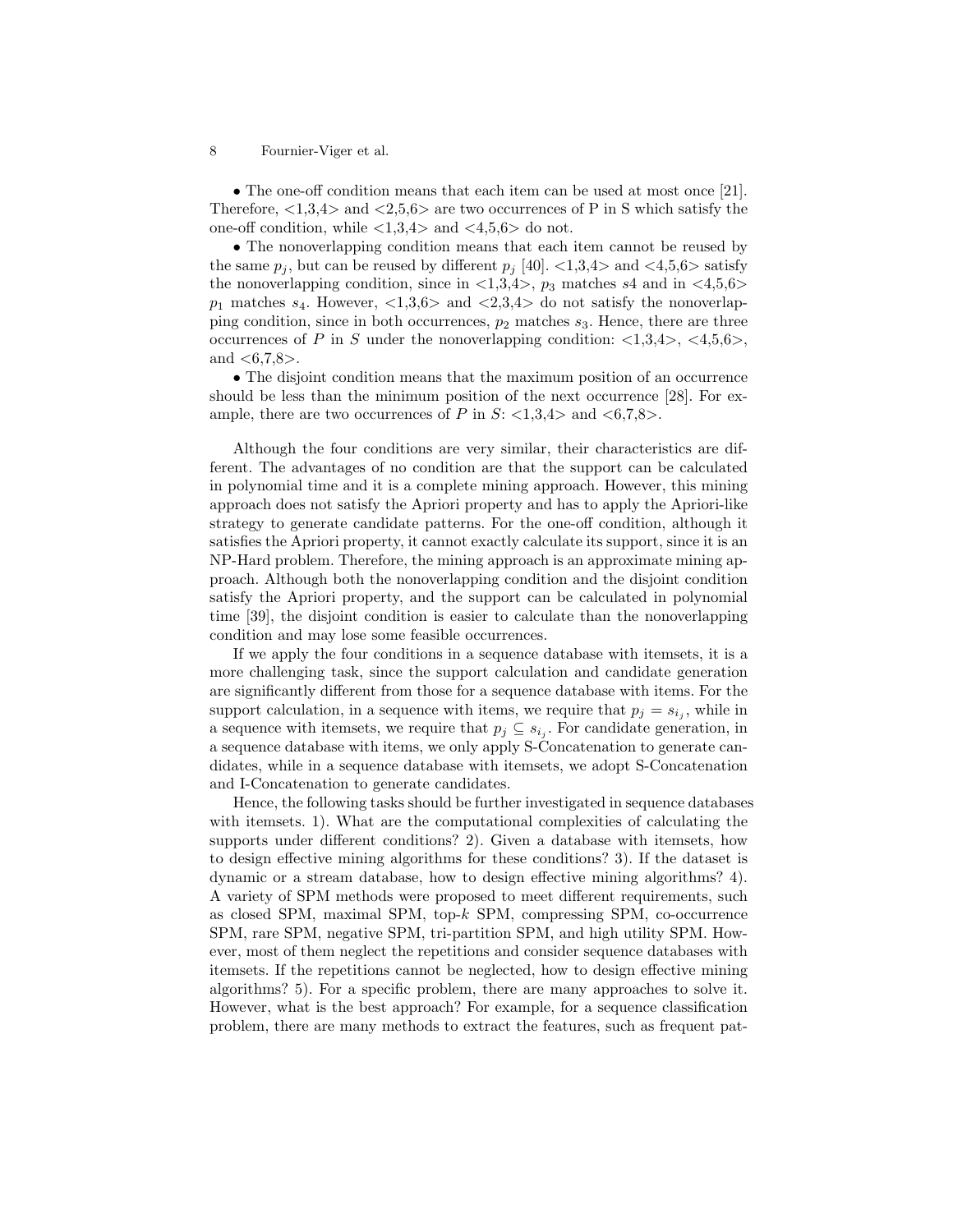terns and contrast patterns under the four conditions. However, which one is the best approach?

# 5 C4: Incremental, Stream and Interactive Pattern Mining

A key limitation of traditional pattern mining algorithms such as Apriori and FP-Growth is that they are batch algorithms. This means that if the input database is updated, the user needs to run again the algorithm to get new results even if the database is slightly changed. Consequently, classical algorithms are inefficient for various real applications where databases are dynamics. To address this challenge, various approaches have been adopted which can be roughly classified into three categories: (1) Incremental pattern mining algorithms, (2) Stream pattern mining algorithms and (3) Interactive pattern mining algorithms.

Incremental pattern mining algorithms are designed to update the set of discovered patterns once the database is updated by inserting or deleting some transactions. To avoid repetitively scanning the database, a strategy is to use a buffer that contains the set of almost frequent itemsets in memory [19, 23]. Stream pattern mining algorithms are designed to deal with databases that change in real-time and where new data may arrive at a very high speed. These algorithms aim to process transactions quickly to return an approximate set of patterns rather that the complete set. Two representative algorithms for incremental pattern mining are estDec and estDec+  $[32]$ . estDec employs a lexicographic tree structure called a prefix tree to identify and maintain significant itemsets from an online data stream. Significant itemsets are itemsets that may be frequent itemsets in the near future. It has been observed that the size of the prefix tree, which is located in the main memory, becomes very large as the number of significant itemsets increases. Thus, if the size of the prefix tree becomes larger than the available memory space, estDec fails to identify new significant itemsets. As a result, the accuracy of estDec results is degraded [32]. estDec+ and other algorithms have been designed to solve this problem.

Interactive pattern mining tries to handle dynamic databases differently by injecting users preferences, users feedback or user targeted queries, into the mining process [3, 4, 14, 20, 22]. In contrast with incremental and stream pattern mining where algorithms aim to maintain and update a large set of patterns that may be uninteresting to users, interactive pattern mining algorithms focus only on some specific sets of patterns that are needed by the user. Besides, several approaches have been designed which can generally be classified in three categories: (1) Targeted querying based approaches, (2) Users feed-backs based approaches and (3) Visualization based approaches.

Targeted querying based approaches. These approaches let the user search for patterns containing specific items by sending some targeted queries to the system to search for interesting patterns. Then, the system interacts and tries to give quick answers to the user queries [14, 20, 22]. See Section 3 for more details.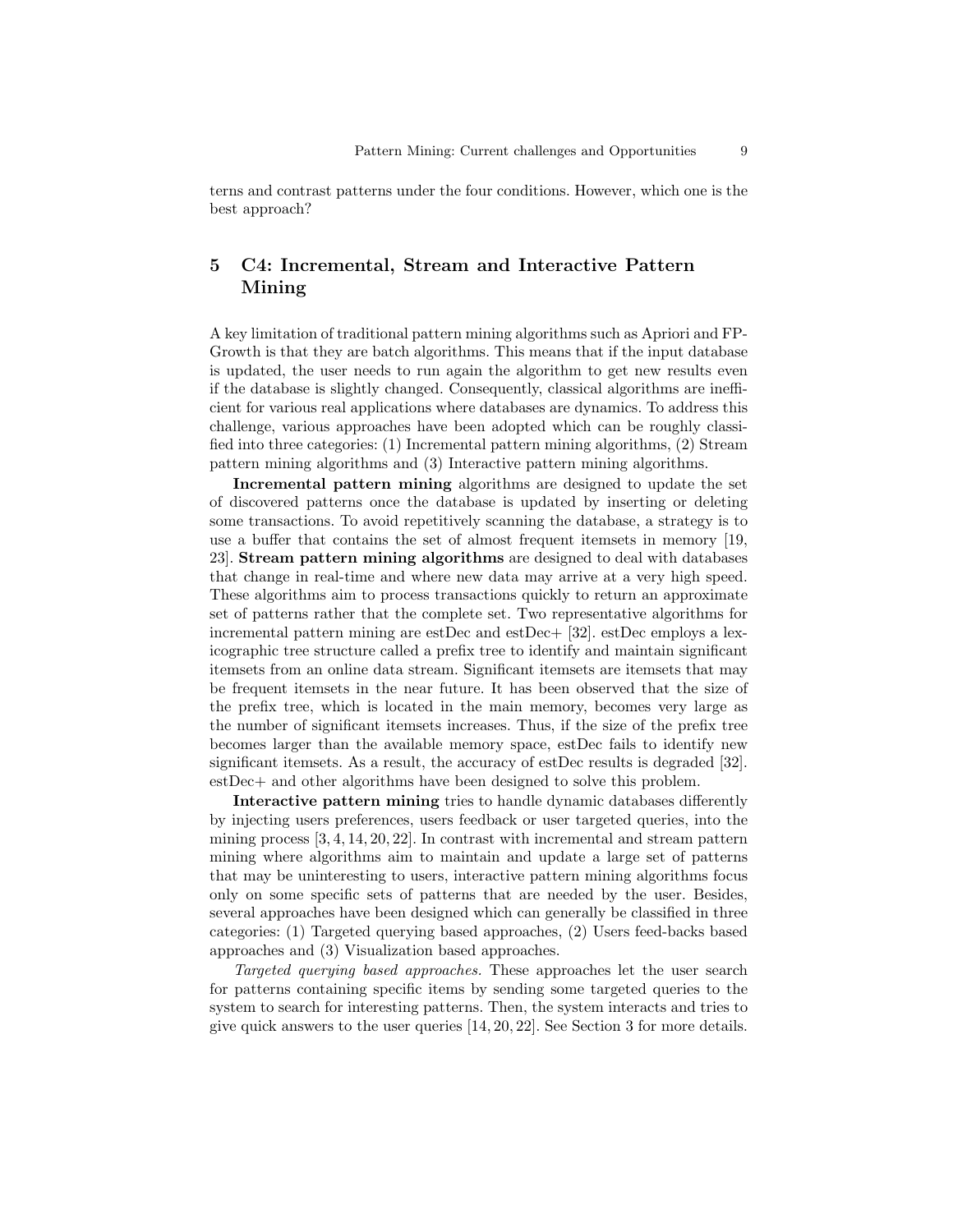Users feedback based approaches. Users feedback based approaches are more interactive comparing with targeted querying based approaches. The key idea is to progressively address feedback sent by users during the mining process. Bhuiyan et al. [4] proposed an interactive pattern mining system that is based on the sampling of frequent patterns from hidden datasets. Hidden datasets exist in various real applications where the data owner and the data analyst is no necessarily the same entity. Thus, the data analyst may not have the full access to the data and the data owner has to maintain the confidentiality of the data by providing to analysts only some samples from data that would be beneficial to him but without giving him the possibility to reconstruct the entire dataset from the given samples [4]. The proposed interactive systems aims to continuously update effective sampling distributions by binary feedback from the users. The proposed system works as follows: Using a Markov Chain Monte Carlo (MCMC) sampling method, the system return a small set of frequent patterns (samples) to each analysts (user). Then, each analyst sends a feedback about its associated samples. The feedback used in this method is a simple feedback where the response of a user on a pattern is to indicate if this pattern is interesting or uninteresting. The system defines a scoring function based on users' feedback and updates each sampling distribution taking into consideration its corresponding user's interests. Following these steps, the proposed system can progressively address the user preferences so that the data remains confidential. Experiments on itemset and graph mining datasets demonstrate the usefulness of the proposed system. Based on the same approach, an improved version of this system was proposed [3]. Besides, authors have adopted a better scoring function for graph data by using graph topology and new improved feedback mechanisms, namely, periodic feedback and conditional periodic feedback.

Another common problem in pattern mining that motivates researchers to design interactive pattern discovery tools is the problem of pattern explosion [11]. More precisely, traditional pattern mining algorithms discover a large number of patterns, of which many are redundant or similar. As a result, the analyst or the data expert should invest substantial efforts to look for the desired patterns which is not an easy task. To overcome this limitation, an interactive pattern discovery framework was proposed [11] for two mining tasks, frequent itemset mining and subgroup discovery. The proposed framework consists of three steps: (1) Mining patterns, (2) Interacting with the user and (3) learning user-specific pattern interestingness. Besides, The user is only asked to rank small sets of patterns, while a ranking function is inferred from users feedback using preference learning techniques. In the experimental results, it has been demonstrated that the system was able to learn accurate pattern rankings for both mining tasks.

Visualization based approaches. Another important aspect to design a good interactive pattern mining system is the visualisation aspect. More precisely, data visualisation techniques play an important role in making the discovered knowledge understandable and interpretable by humans [17]. In fact, the output of the implemented algorithms is presented to the user only in a textual form, which may impose many limitations such as the difficulty to identify similar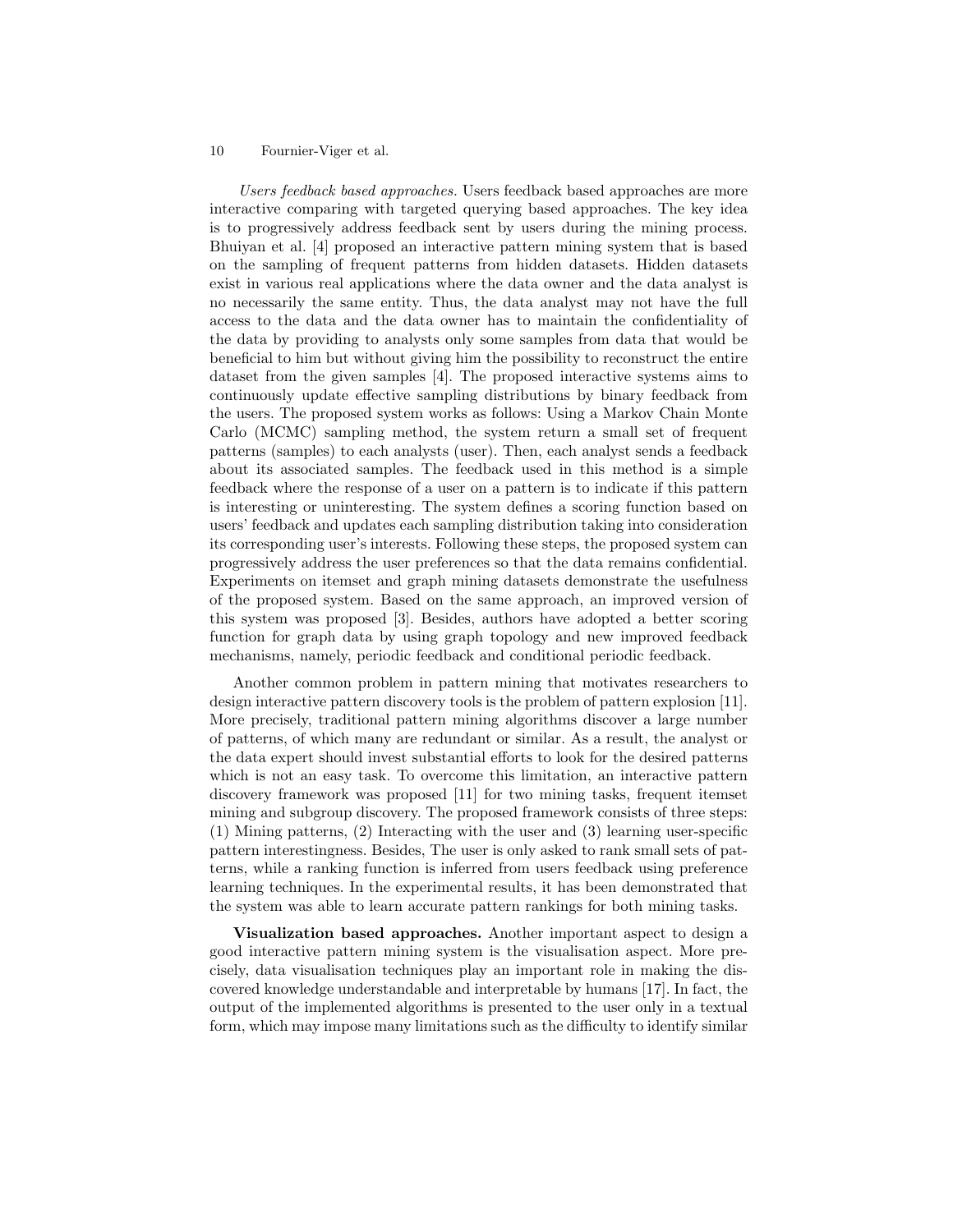patterns and the difficulty to understand the relation between patterns. There are various visualization techniques for different forms of patterns. For instance, researchers [2], have used a lattice based representation based on the Hasse diagram to visualise the output of frequent itemset mining. All possible itemsets can be represented in the diagram and the frequent itemsets are highlighted in bold. Other visualisation techniques have been used to efficiently present itemsets to the user such as pixel based visualization and tree based visualisation [17]. As for itemsets mining, various visualization tools were proposed for the other pattern mining problems such as mining association rules, mining sequential patterns and mining episodes. The reader can refer to [17] where a detailed survey that present the visualisation techniques designed for each mining task.

# 6 C5: Heuristic Pattern Mining

Since the emergence of the subfield, the excessive number of results caused by combinatorial explosion has been the most fundamental problem encountered in pattern mining. Although many efficient pattern mining algorithms have been proposed, the excessive results still lead to a high computational cost, and the high computational cost required to mine all exact patterns is not proportional to the actionability of the mining results. Occasionally, the result of a large number of discovered patterns can even lead to decision makers not knowing how to use them. Furthermore, for application fields such as recommender systems, it is not necessary to use all exact patterns.

To solve this problem, heuristic pattern mining (HPM) algorithms have been developed to identify an approximate subset of all patterns within a reasonable time. Inspired by biological [9] and physical [35] phenomena, heuristic methods are effective for solving combinatorial problems such as pattern mining. Compared with exact pattern mining algorithms, HPM algorithms are efficient and do not need any domain knowledge in advance. Several heuristic algorithms are used in the subfield of pattern mining, such as the genetic algorithm  $(GA)$  [9]. particle swarm optimization (PSO) [24], artificial bee colony (ABC) [33] , crossentropy (CE) [35], and bat algorithm (BA) [34]. In addition to achieving high efficiency, these HPM algorithms can also discover a sufficient number of exact patterns. From the perspective of the key components of the entire mining process, the following challenges are summarized.

Identifying the appropriate objective. For heuristic methods, a fitness function is the objective function used to measure the performance of each individual to determine which will survive and reproduce into the next generation. In existing HPM algorithms, typical measures, for example, support [9] and utility [34], are used as fitness functions directly. Standard fitness functions are easy to implement; however, for more specific patterns (closed pattern or top-k pattern), flexible fitness functions must be applied, which are more difficult to implement. Furthermore, in complex scenarios, for example, choosing sets of products that are both economical and fast to deliver, using multi-objective fitness functions [45] is also a challenging issue.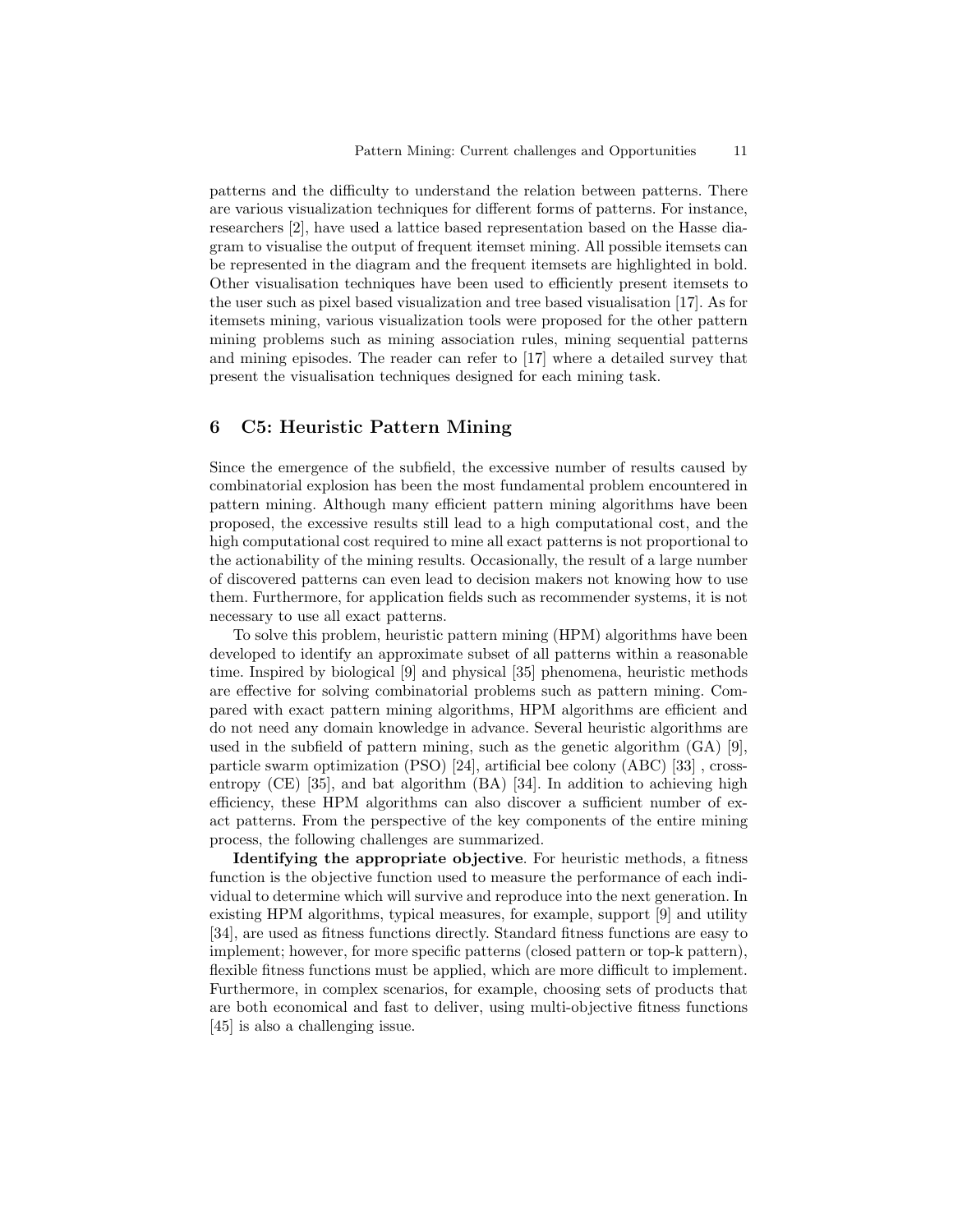Speed up the mining process. Determining how to narrow the search space is a general key issue in algorithm design. HPM algorithms also have this problem. The downward closure property is the most widely used principle in HPM algorithms. Specifically, support is used for frequent itemsets [9], and transaction-weighted utilization is used for high utility itemsets [34]. Other strategies include using the lengths of the discovered patterns to generate promising patterns [33] and developing a tree structure to avoid invalid combinations [24]. Considering the characteristics of heuristic methods and the resulting patterns, it would be interesting to develop a new data structure or pruning strategies to improve mining efficiency.

Diversifying the discovered results. Heuristic methods are likely to fall into local optima. This is also true for HPM algorithms. When HPM algorithms fall into local optimal values, it is difficult to produce new patterns in subsequent iterations. Inspired by the mutation operator of the GA, randomly generating some individuals in the next generation is the most important approach to avoid falling into local optima [9]. Although determining how to increase the diversity of results is difficult, a first step is to measure the diversity of results, such as the bit edit distance [35].

Designing a general framework . Pattern mining is different from problems in which there are relatively few best values, all patterns have support/utilities or other measures no lower than the minimum threshold are the mining targets. In addition to the GA, PSO, ABC, CE, and BA, other heuristic methods such as the ant colony system and dolphin echolocation optimization have been used for pattern mining recently. However, attempting to use each heuristic method individually to mine patterns is not only expensive but also infeasible. Therefore, integrating all the objectives, processes, and results into a general HPM framework is a promising approach [10, 34].

At the present time, HPM mainly focuses on itemsets. Thus, discovering a complex pattern, for example, sequential pattern or graph pattern [31], using heuristic methods is challenging.

## 7 C6: Mining Interesting Patterns

The problem of Interesting Pattern Mining (IPM) plays an important role in Data Mining. The goal is to discover patterns of interest to users in databases (DBs) where interest is measured using functions. One of the first interestingness functions used in IPM is the support function to mine frequent patterns (FPM) in binary DBs. A pattern is said to be frequent in a binary DB if the number of its appearances in transactions of the database (or its support) is no less than a user-predefined minimum support threshold. For the special measure, in order to efficiently solve the combinatorial explosion in FPM, a nice property of the support, the Downward Closure or Anti-Monotonicity - AM, has been applied. This property states that if a pattern is not frequent (infrequent), all its super-patterns are also infrequent, or the whole branch rooted at the infrequent pattern (on the prefix search tree) can be pruned immediately.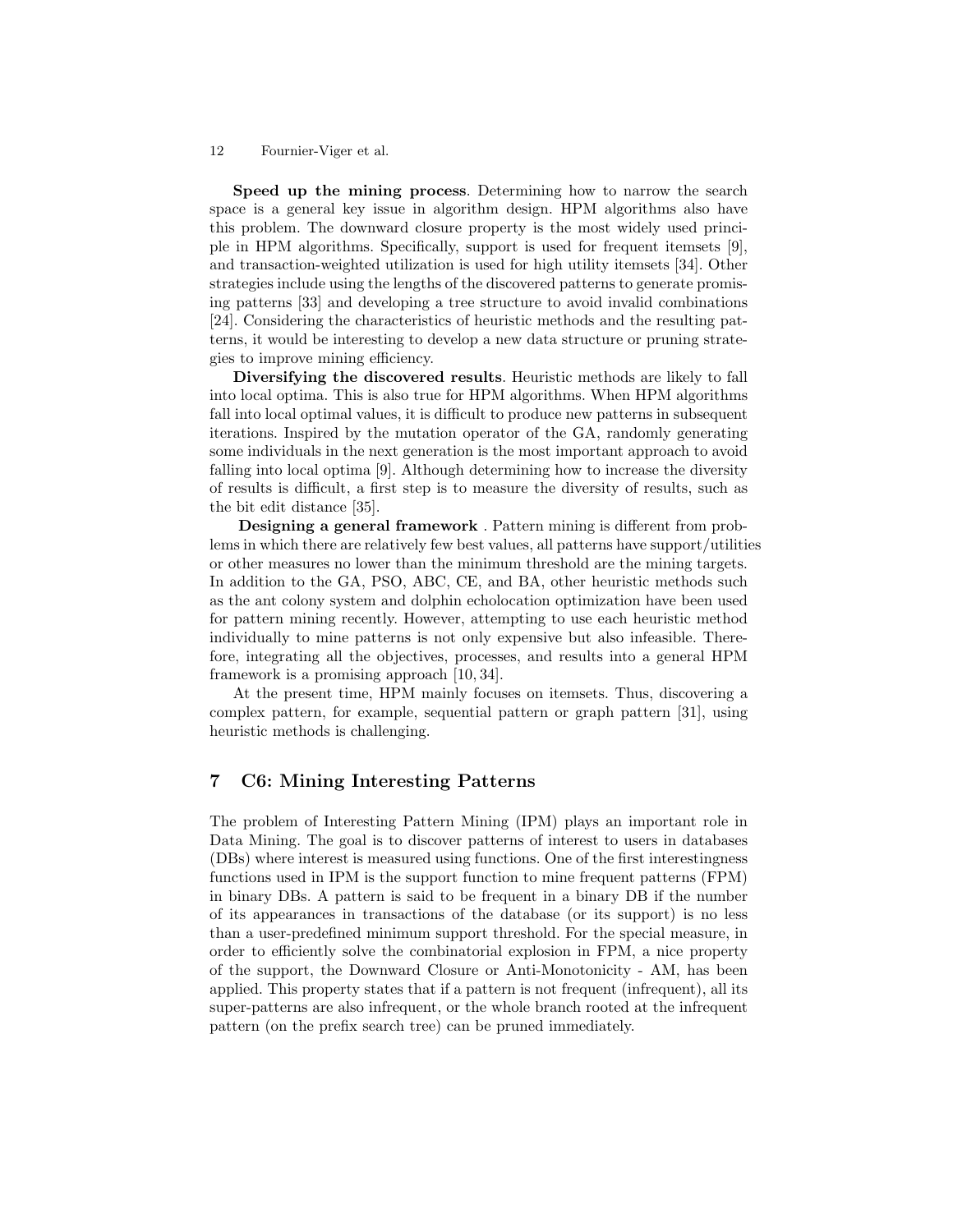However, the support measure is not suitable for all applications. Thus, other interestingness functions have been designed to find important patterns that may be rare but useful or interesting for many real-life applications. Some of the most popular kinds are utility functions of patterns in quantitative DBs (QDBs). Utility functions can be used for example to find the most profitable purchase patterns in customer transactions. Note that the support can be seen as a special utility function. A simple QDB is called a quantitative transaction DB (QTDB), where each (input) transaction is a quantitative itemset (a set of quantitative items). A more general QDB is quantitative sequence DB (QSDB) of which each input quantitative sequence consists of a sequence of quantitative itemsets.

Moreover, a key challenge in the problem of high utility pattern mining (HUPM) is that such utility functions usually do not satisfy the AM property. To overcome this challenge, we need to devise upper bounds or weak upper bounds (on the utilities) that satisfy the AM property or weaker (such as Anti-Monotone like - AML) ones. In this context, given a utility function  $u$  of patterns, a function ub is said to be an upper bound (UB) on u if  $ub(x) > u(x)$  for any pattern x. And a function wub is said to be a weak upper bound (WUB) on u if  $wub(x) > u(y)$ for any extension pattern y of x. Usually, given a  $(W)UB$ , the tighter  $(W)UB$ is, the stronger its pruning ability is. The effort and time for devising good and tight (W)UBs is often very long.

For example, in the first problem of high utility itemset mining (HUIM) on a QTDB  $D$ , the utility  $u$  of an itemset  $A$  is defined as the summation of its utilities  $u(A,T)$  in all transactions T of D containing A, where the utility  $u(A,T)$  of A in  $T$  is the summation of utilities of items of  $A$  appearing in  $T$ . Similarly, for the second problem of high average utility itemset mining (HAUIM) in a QTDB D, the average utility au of an itemset A is defined as the utility  $u(A)$  divided by its length  $length(A)$ . From the first time 2004 [43] (2009) where HUIM (HAUIM, respectively) was proposed, it took more than 8 (10) years to obtain good tighter UBs based on the remaining utility [25] (WUBs based on vertical representation of QTDB [37], respectively). It is worthy to note that for the average utility  $au$ , besides UBs (on it), there are many WUBs, which are much tighter than the UBs. The number of WUBs found so far is about five times more than that of UBs, and devising such good WUBs requires much effort and time.

For the more general problems of high utility sequence mining (HUSM) on a QSDB D, because each sequence  $\alpha$  may appear multiple times in an input quantitative sequence (IQS)  $\Psi$  of D, there are many ways to define the utility of  $\alpha$  in  $\Psi$ . There are two popular kinds of such utilities, denoted as  $u_{max}(\alpha, \Psi)$ and  $u_{min}(\alpha, \Psi)$ , that are respectively defined as the maximum and minimum values among utilities of occurrences of  $\alpha$  in  $\Psi$ . Then,  $u_{max}(\alpha)$  and  $u_{min}(\alpha)$  are respectively the summation of  $u_{max}(\alpha, \Psi)$  and  $u_{min}(\alpha, \Psi)$  of  $\alpha$  in all IQSs  $\Psi$ containing  $\alpha$ . Similarly, there are two other kinds of utilities named  $au_{max}(\alpha)$ and  $au_{min}(\alpha)$  that are respectively defined as  $u_{max}(\alpha)$  and  $u_{min}(\alpha)$  divided by length of  $\alpha$ . For the first (third) utility  $u_{max}$  ( $au_{max}$ ), to find good UBs [16] (WUBs [36], respectively), it took about 10 years (8 years, respectively).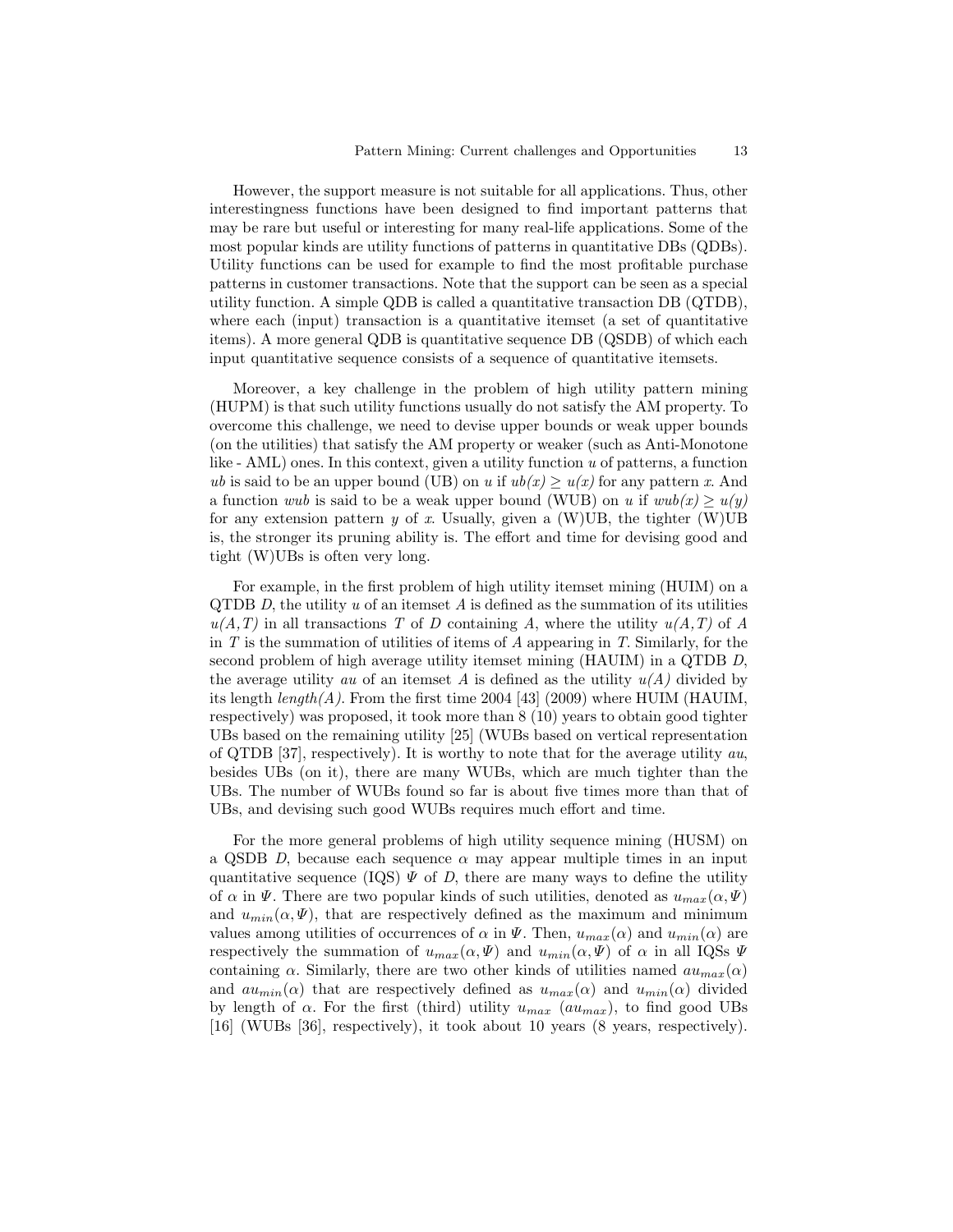Furthermore, devising such UBs (for example on  $u_{max}$ ) without mathematically proving it strictly may lead to inexactness in corresponding algorithms [16].

For the new second (fourth) utility  $u_{min}$  ( $au_{min}$ ), the time for devising good UBs (WUBs) on it has decreased significantly only in one paper (e.g. [38] for  $au<sub>min</sub>$ ). Thus, from the theoretical results presented in the paper, a natural and useful question that has been raised is how to propose a generic framework for the IPM problem according to any new interestingness function, and a general and simple method to quickly design (W)UBs on functions using weeks instead of years? In more details, given a QSDB  $D$  and a new interestingness function itr that may not satisfy AM and a user-specified minimum interestingness threshold mi, the corresponding IPM problem is to mine the set  $\{\alpha\,|itr(\alpha) \geq mi\}$  of all highly interesting patterns. The *first* question is how to quickly devise  $(W)UBs$ on itr so that they are as tight as possible and have anti-monotone-like properties? The goal of these requirements is to allow significantly reducing the search space. The *second* question is how to transform checking the anti-monotone-like properties of  $itr$  in the whole  $D$  into simpler one in each input quantitative sequence? Moreover, these theoretical results must be proven strictly in mathematical language. Then, the main challenge that aims at significantly reducing time for devising good (W)UBs on *itr* will be solved.

# 8 Conclusion

The field of pattern mining has been rapidly changing. This paper has provided an overview of six key challenges, each identified by a researcher from the field.

## References

- 1. Abeysinghe, R., Cui, L.: Query-constraint-based mining of association rules for exploratory analysis of clinical datasets in the national sleep research resource. BMC Medical Informatics and Decision Making 18(2), 58 (2018)
- 2. Alsallakh, B., Micallef, L., Aigner, W., Hauser, H., Miksch, S., Rodgers, P.: The state-of-the-art of set visualization. In: Computer Graphics Forum. vol. 35, pp. 234–260. Wiley Online Library (2016)
- 3. Bhuiyan, M., Hasan, M.A.: Interactive knowledge discovery from hidden data through sampling of frequent patterns. Statistical Analysis and Data Mining: The ASA Data Science Journal 9(4), 205–229 (2016)
- 4. Bhuiyan, M., Mukhopadhyay, S., Hasan, M.A.: Interactive pattern mining on hidden data: a sampling-based solution. In: Proceedings of the 21st ACM Intern. conference on Information and knowledge management. pp. 95–104 (2012)
- 5. Chand, C., Thakkar, A., Ganatra, A.: Target oriented sequential pattern mining using recency and monetary constraints. Intern. Journal of Computer Applications 45(10) (2012)
- 6. Chen, M.S., Park, J.S., Yu, P.S.: Efficient data mining for path traversal patterns. IEEE Transactions on Knowledge and Data Engineering 10(2), 209–221 (1998)
- 7. Chiang, D.A., Wang, Y.F., Lee, S.L., Lin, C.J.: Goal-oriented sequential pattern for network banking churn analysis. Expert Systems with Applications 25(3), 293–302 (2003)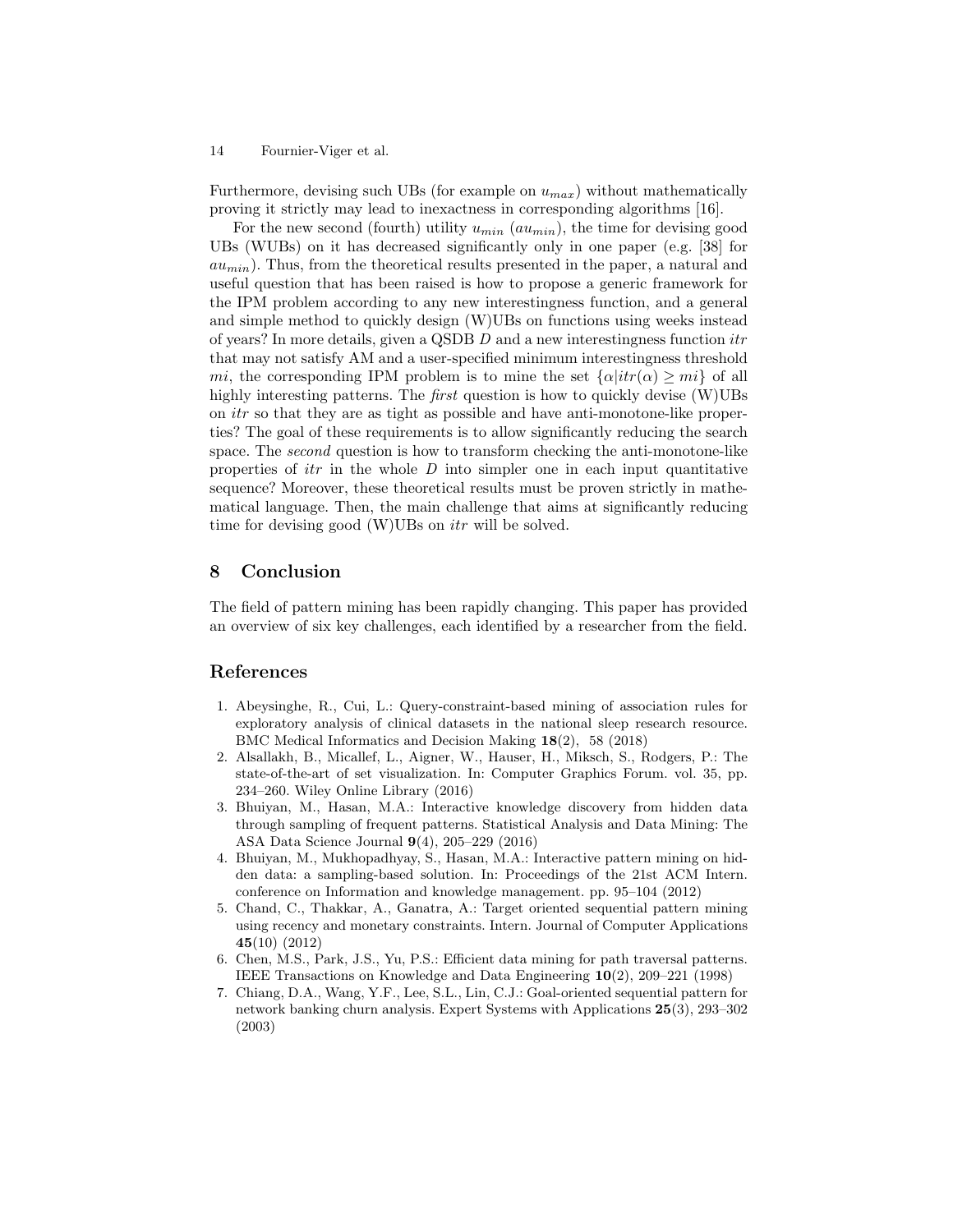- 8. Chueh, H.E., et al.: Mining target-oriented sequential patterns with time-intervals. Intern. Journal of Computer Science & Information Technology 2(4), 113–123 (2010)
- 9. Djenouri, Y., Comuzzi, M.: Combining apriori heuristic and bio-inspired algorithms for solving the frequent itemsets mining problem. Inf. Sci 420, 1–15 (2017)
- 10. Djenouri, Y., D., D., Belhadi, A., Fournier-Viger, P., Lin, J.C.W.: A new framework for metaheuristic-based frequent itemset mining. Appl. Intell 48(12), 4775–4791 (2018)
- 11. Dzyuba, V., Leeuwen, M.v., Nijssen, S., De Raedt, L.: Interactive learning of pattern rankings. Intern. Journal on Artificial Intelligence Tools 23(06), 1460026 (2014)
- 12. Fournier-Viger, P., Cheng, C., Cheng, Z., Lin, J.C., Selmaoui-Folcher, N.: Mining significant trend sequences in dynamic attributed graphs. Knowl. Based Syst. 182 (2019)
- 13. Fournier-Viger, P., He, G., Cheng, C., Li, J., Zhou, M., Lin, J.C., Yun, U.: A survey of pattern mining in dynamic graphs. Wiley Interdiscip. Rev. Data Min. Knowl. Discov. 10(6) (2020)
- 14. Fournier-Viger, P., Mwamikazi, E., Gueniche, T., Faghihi, U.: Meit: Memory efficient itemset tree for targeted association rule mining. In: Intern. Conference on Advanced Data Mining and Applications. pp. 95–106. Springer (2013)
- 15. Gan, W., Lin, J.C.W., Fournier-Viger, P., Chao, H.C., Tseng, V.S., Yu, P.S.: A survey of utility-oriented pattern mining. IEEE Transactions on Knowledge and Data Engineering 33(4), 1306–1327 (2021)
- 16. Gan, W., Lin, J.C.W., Zhang, J., Chao, H.C., Fujita, H., Philip, S.Y.: ProUM: Projection-based utility mining on sequence data. Information Sciences 513, 222– 240 (2020)
- 17. Jentner, W., Keim, D.A.: Visualization and visual analytic techniques for patterns. High-Utility Pattern Mining pp. 303–337 (2019)
- 18. Jiang, C., Coenen, F., Zito, M.: A survey of frequent subgraph mining algorithms. Knowledge Engineering Review 28, 75–105 (2013)
- 19. Koh, J.L., Shieh, S.F.: An efficient approach for maintaining association rules based on adjusting fp-tree structures. In: Intern. Conference on Database Systems for Advanced Applications. pp. 417–424. Springer (2004)
- 20. Kubat, M., Hafez, A., Raghavan, V.V., Lekkala, J.R., Chen, W.K.: Itemset trees for targeted association querying. IEEE Transactions on Knowledge and Data Engineering 15(6), 1522–1534 (2003)
- 21. Lam, H.T., Morchen, F., Fradkin, D., Calders, T.: Mining compressing sequential patterns. Statistical Analysis and Data Mining: The ASA Data Science Journal  $7(1), 34-52 (2014)$
- 22. Li, X., Li, J., Fournier-Viger, P., Nawaz, M.S., Yao, J., Lin, J.C.W.: Mining productive itemsets in dynamic databases. IEEE Access 8, 140122–140144 (2020)
- 23. Lin, C.W., Hong, T.P., Lu, W.H.: The pre-fufp algorithm for incremental mining. Expert Systems with Applications 36(5), 9498–9505 (2009)
- 24. Lin, J.C.W., Yang, L., Fournier-Viger, P., Hong, T.P., Voznak, M.: A binary pso approach to mine high-utility itemsets. Soft Comput  $21(17)$ , 5103-5121 (2017)
- 25. Liu, M., Qu, J.: Mining high utility itemsets without candidate generation. In: Proceedings of the 21st ACM Intern. conference on Information and knowledge management. pp. 55–64 (2012)
- 26. Miao, J., Wan, S., Gan, W., Sun, J., Chen, J.: TargetUM: Targeted high-utility itemset querying. arXiv preprint arXiv:2111.00309 (2021)